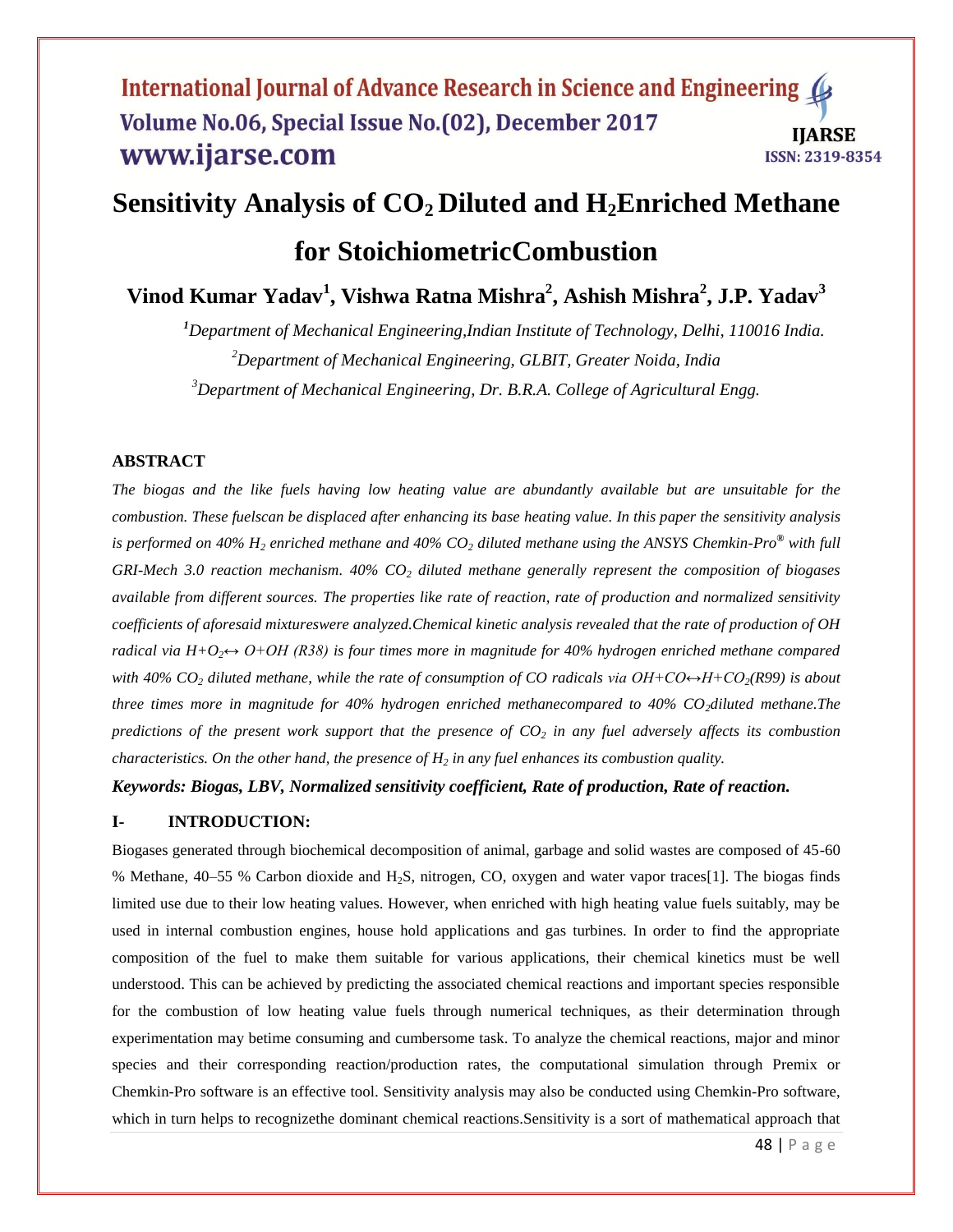relates the change in output with the change in input parameter. Sensitivity coefficients correlate the contribution of individual input parameter's uncertainty to overall uncertainty of the model result [2]. In order to compare the sensitivity results, normalized sensitivity coefficients  $(x_j/y_i)$   $(\frac{\partial y_i}{\partial x_j})$  are used. Reactions with positive sensitivity coefficient tendto increase the concentration of highly reactive radical species such as H, O and OH, which contribute in increasing the burning velocity of fuel-air mixtures. Conversely, negative sensitivities are recognized by recombination reactions, in which reactive radicals are transformed into stable species, which in turn reduces the reactive radical concentration and hence the burning rates. In the present approach, it has been tried to correlate the effect of the presence of 40%  $CO_2$  and 40%  $H_2$  in CH<sub>4</sub>by volume for stoichiometric combustion with air. The mixtures with  $40\%$  CO<sub>2</sub>mimicthegeneral biogases available in landfill sites.

#### **II- METHODOLOGY ANDCOMPUTATIONAL APPROACH:**

The sensitivity analysis was conducted using ANSYS Chemkin-Pro**®** [3] software using GRI Mech. 3.0 reaction mechanism [4]. GRI Mech. 3.0 reaction mechanism is best suited to methane-air stoichiometric mixtures. The predictions of GRI Mech 3.0 are also suitable for biogas like mixtures. Multi-component transport phenomena were used for better predictions. Soret-effect was also considered for hydrogen enriched methane. The adaptive grid parameters GRAD and CURV were suitably verified and selected in order to get grid-independent results. After verifying grid independency, the predicted results were validated for the results available in literature for methaneair stoichiometric mixtures, which was in closer agreement with the results of other researchers.

#### **III- RESULTS AND DISCUSSIONS:**

To analyze the chemical effects of  $CO<sub>2</sub>$  dilution and  $H<sub>2</sub>$  enrichment on CH<sub>4</sub>, the behavior of H, O and OH radicals was studied using ANSYS Chemkin-Pro**®** [3] with a full GRI- Mech. 3.0 reaction mechanism [4]. Though GRI Mech. 3.0 has 325 reversible reactions for simulations, heretop eight most dominant reactions are only considered. The list of reactions common to CH<sub>4</sub>, CH<sub>4</sub> with 40% CO<sub>2</sub> and CH<sub>4</sub> with 40% H<sub>2</sub> are shown in Table 1.It was observed that, the chain branching reaction  $H+O_2 \leftrightarrow O+OH$  (R38) and chain propagating reactions like  $HO_2+CH_3 \leftrightarrow OH+CH_3O$  (R119) and OH+CO $\leftrightarrow$ H+CO<sub>2</sub> (R99) have positive sensitivities for all selected mixtures as shown in Fig. 1(a-c). The reactions with negative sensitivity coefficients are  $H+O_2+H_2O \rightarrow HO_2+H_2O$  (R35) and  $H + CH<sub>3</sub>(+M) \leftrightarrow CH<sub>4</sub>(+M)$  (R52).It was observed that for methane with 40% CO<sub>2</sub> dilution at stoichiometric condition, the reactions R38, R52 and R35 became more sensitive when compared with stoichiometric  $CH<sub>4</sub>$ -air mixture. However, reaction OH+CO $\leftrightarrow$ H+CO<sub>2</sub> (R99) shows decrement in normalized sensitivity coefficient for 40% CO<sub>2</sub> diluted methane.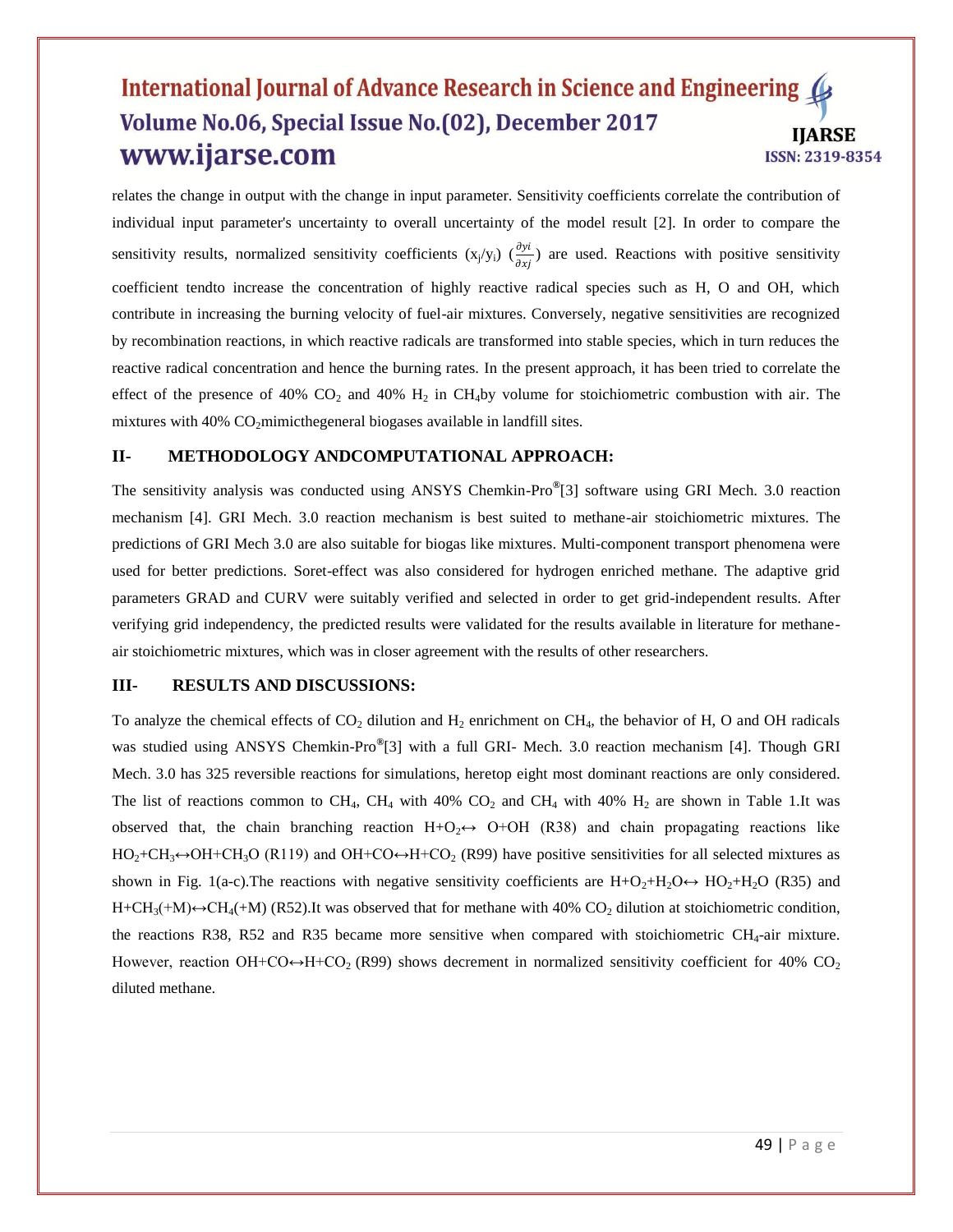| <b>Sl. No.</b> | <b>Reaction No.</b> | <b>Reactions</b>                           |
|----------------|---------------------|--------------------------------------------|
|                | <b>R35</b>          | $H + O2+H2O \leftrightarrow HO2+H2O$       |
| $\overline{2}$ | <b>R38</b>          | $H+O_2 \leftrightarrow O+OH$               |
| 3              | R <sub>52</sub>     | $H + CH_3 (+M) \leftrightarrow CH_4 (+M)$  |
| $\overline{4}$ | R97                 | $OH + CH_3 \leftrightarrow CH_2(S) + H_2O$ |
| 5              | R99                 | $OH + CO \leftrightarrow H + CO$           |
| 6              | R <sub>119</sub>    | $HO_2 + CH_3 \leftrightarrow OH + CH_3O$   |
| 7              | R <sub>166</sub>    | $HCO+H2O \leftrightarrow H+CO+H2O$         |
| 8              | R <sub>284</sub>    | $O + CH_3 \leftrightarrow H + H_2 + CO$    |

**Table 1: Reactions for enriched and diluted methane for stoichiometric combustion**

This is attributed to the fact that, due to the presence of  $CO<sub>2</sub>$ , H radicals are captured [5-8], resulting in its decreased production, which results in decreased normalized sensitivity coefficient of R99. Here high third body efficiency of  $CO<sub>2</sub>$  is also responsible for the degradation of flame properties. Qiao et al [9] and Xie et al [10] also reported about the dependency of laminar burning velocity on H and OH radical concentration in the reaction zone where laminar burning velocity of any mixture increases due to the presence of these active radicals. Burke et al [14] and Qiao et al [15] also discussed about the enhancement of third-body efficiency due to  $CO<sub>2</sub>$  dilution. In order to understand the effect of  $CO_2$  dilution and  $H_2$  enrichment on the reaction rate of CH<sub>4</sub>, the rate of reaction of all the associated reactions in forward and reverse direction were computed. Fig. 2 shows the rate of reaction magnitudes of R38 only in forward and reverse direction for  $CH_4$  and  $CH_4$  diluted with 40%  $CO_2$ . However it was found that for remaining reactions too, the rate of reaction in forward direction was more compared to rate of reaction in reverse direction. Also it can be observed from figure 1c, that the sensitivity coefficient of reaction for  $CH<sub>4</sub>$ -air mixtures via reaction R38 is more with 40%  $H_2$  enrichment compared to 40% CO<sub>2</sub> dilution. This indicates that with increased  $H_2$ concentration, the mole fractions of reactive radicals like O and OH is increased, leading to increase in laminar burning velocity. Hence, by  $H_2$  enrichment, H radical concentration improves considerably, which in turn suppresses the capturing of H by CO<sub>2</sub> via reaction R99, leading to decrease in its normalized sensitivity coefficient compared to its respective base fuel.

In order to broaden the insight of associated chemical reactions, detailed analysis of the rate of production and mole fractions of radicals produced/consumed for top eight reactions was conducted. Fig. 3 indicates that the rate of production of OH radical via R38 is approximately four times more in magnitude for 40% H2enriched CH4 than CH4 diluted with 40% CO2. This is due to the higher reactivity and thermal diffusivity of the H2, which enhances the burning characteristics of H2 enriched mixtures.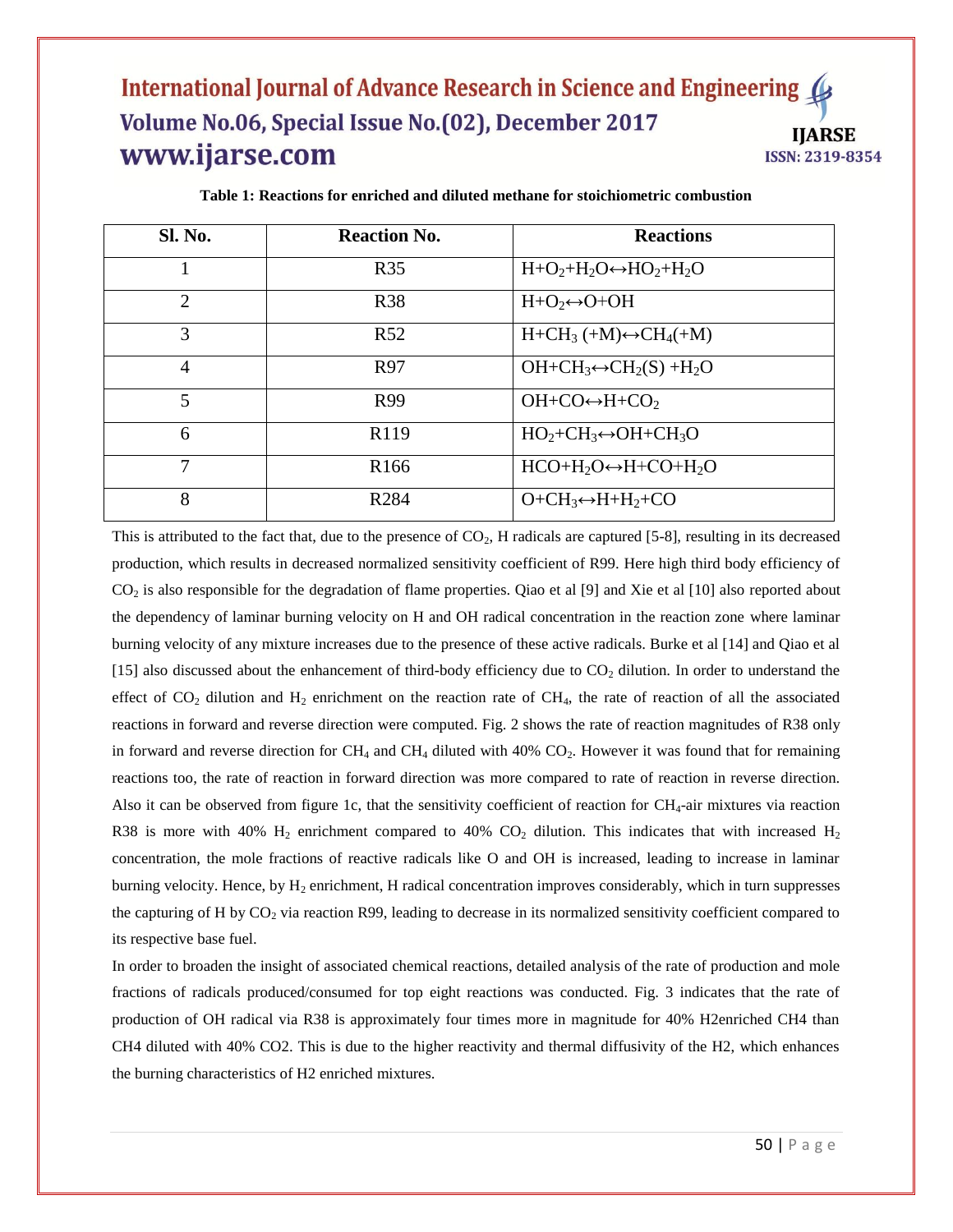



Fig. 4 shows the rate of production/consumption of CO for simulated mixtures. It was predicted that with  $OH + CO \rightarrow H + CO2(R99)$ , the consumption rate of CO radicals is about three times more in magnitude for 40% H2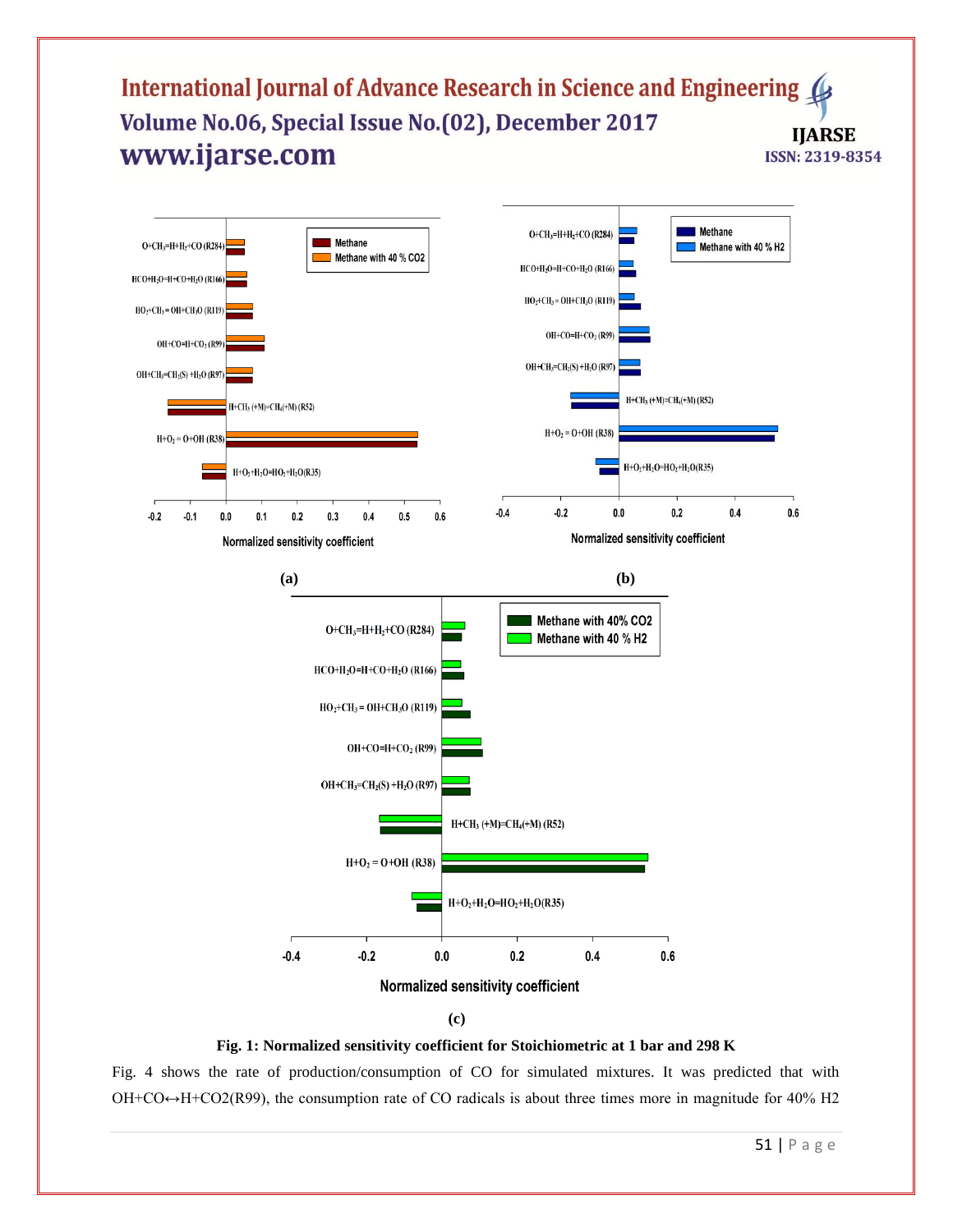enriched CH4 than CH4 diluted with 40% CO2. Hence, from Fig.3 and Fig.4, it can be concluded that due to the presence of H2 in CH4, the rate of production of OH and the rate of consumption of CO (another reactant) increases, leading to the overall increase in the thermal properties and combustion characteristics of CH4. This is in line with the results of Pizzuti et al. [11], Cardona et al. [12] and Mameri et al. [13], who reported that by enriching fuel having low heating value (like biogas) with fuel having higher heating value like hydrogen, propane or natural gas, the base fuel's reactivity, radical concentration, heating value, flame temperature and laminar burning velocity improves considerably.



**Fig. 2:Variation of Reaction rate Vs.Axial distance**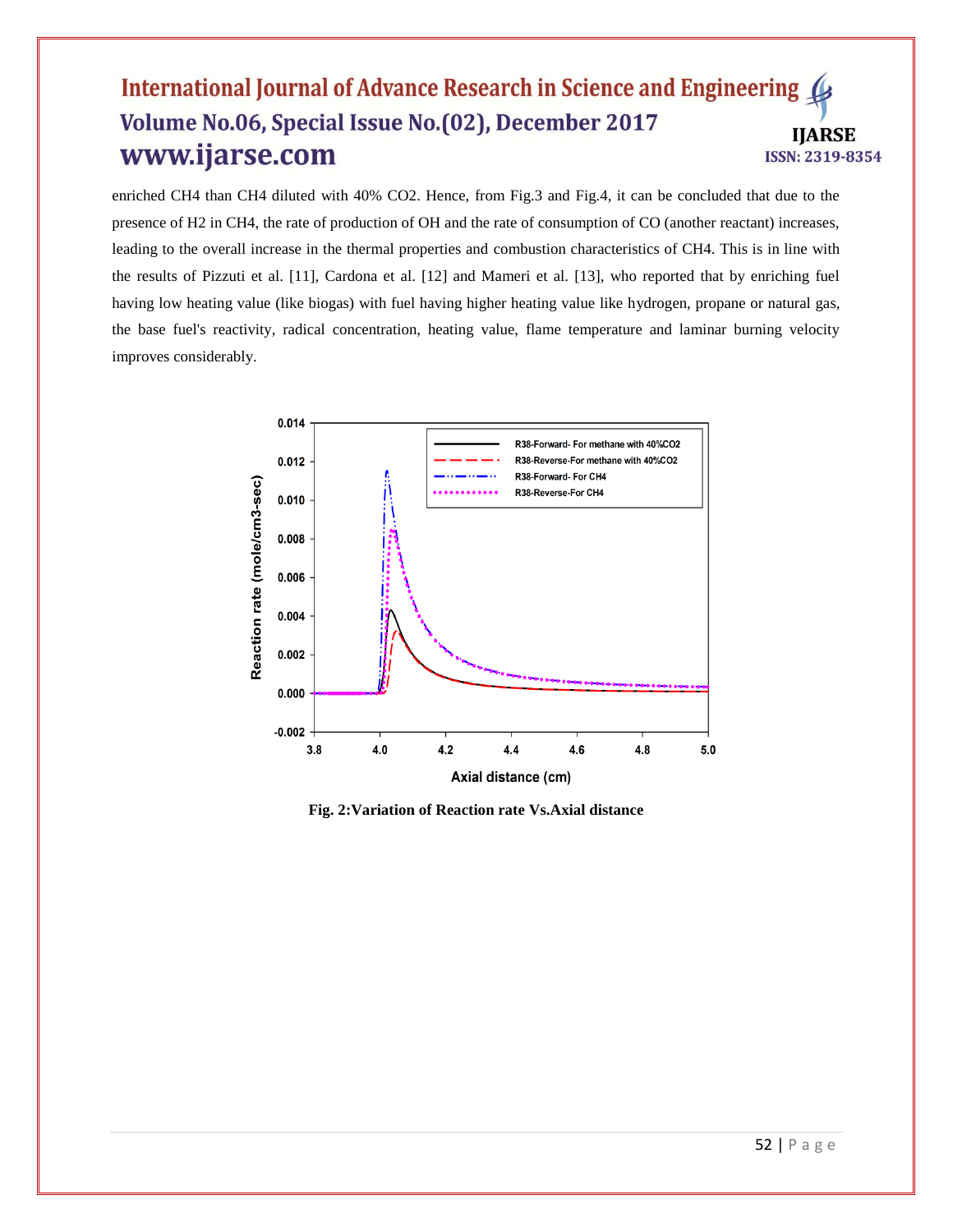

**Figure3:Variation of ROP of OH radicals Versus Distance at 1 bar and 298K**

The detailed analysis revealed that when  $CH_4$  was diluted with diluents like  $CO_2$  the normalized sensitivity coefficient of R38 increases, while enriching same  $CH_4$  with hydrogen resulted in decreased normalized sensitivity coefficient. However, the normalized sensitivity coefficient of reaction R99 decreases with increased  $CO<sub>2</sub>$  dilution and have higher value for  $H_2$  enriched CH<sub>4</sub>. The present analysis provides an idea of the important chemical reactions of pure CH<sub>4</sub>, biogas and  $H_2$  enriched CH<sub>4</sub>. The study also supports the fact that in order to enhance the characteristics of low-calorific-valued fuel like biogas, they may be enriched with metered quantity of high calorific valued fuels like H<sub>2</sub>.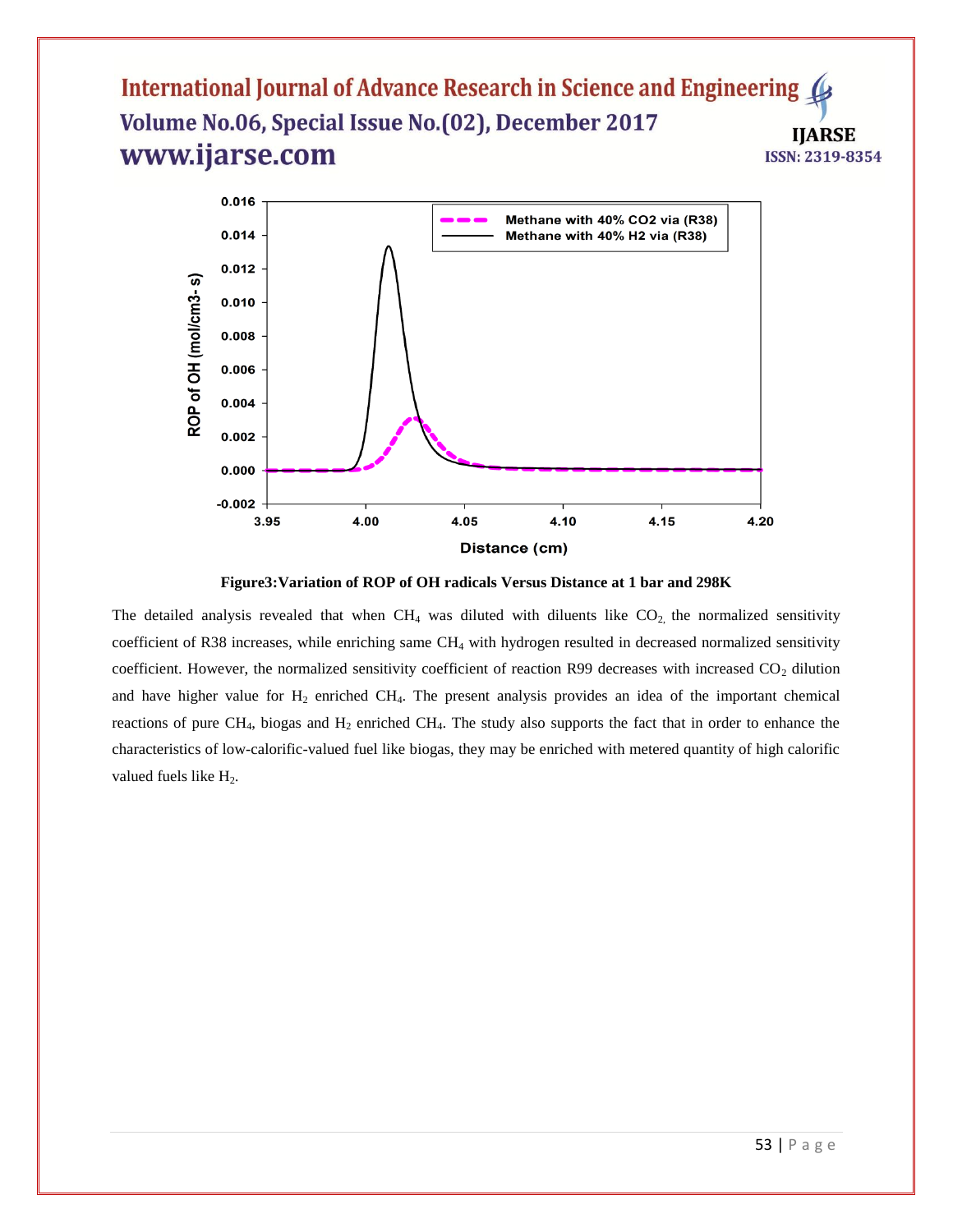

**Figure 4:Variation of ROP of COVersus Distance at 1 bar and 298K**

#### **IV- CONCLUSION**

The analysis was carried out for stoichiometric mixtures at 1 bar and 298K with the help of ANSYS Chemkin-Pro**®** software with a full GRI-Mech. 3.0 reaction mechanism and the following conclusions weredrawn:

(i)The chain branching reaction R38 (H+O<sub>2</sub>↔O+OH) and chain propagating reactions like R99 (OH+CO↔H+CO<sub>2</sub>) with positive sensitivity coefficients and R35 (H+O<sub>2</sub>+H<sub>2</sub>O  $\leftrightarrow$  HO<sub>2</sub>+H<sub>2</sub>O) and R52 (H+CH<sub>3</sub>(+M) $\leftrightarrow$ CH<sub>4</sub>(+M)) with negative sensitivity coefficients are top two reactions respectively, amongst eight reactions for  $CH_4$ -air,  $CH_4$ - $CO_2$ -air and  $CH_4$ -H<sub>2</sub>-air mixtures.

(ii) The rate of production of OH radical via R38 is four times more in magnitude for  $40\%$  H<sub>2</sub> enriched CH<sub>4</sub> compared to  $40\%$  CO<sub>2</sub> diluted CH<sub>4</sub>. The rate of consumption of CO is about three times more in magnitude for  $40\%$  $H_2$  enriched CH<sub>4</sub> compared to 40% CO<sub>2</sub>diluted CH<sub>4</sub>.

**(iii)**Theanalysis is quite relevant to understand the chemical kinetics associated with combustion of stoichiometricCH<sub>4</sub>-air,CH<sub>4</sub>-H<sub>2</sub>-air and CH<sub>4</sub>-CO<sub>2</sub>-air (representing biogas). The predictions of the analysis supports that the presence of  $CO<sub>2</sub>$  in any fuel adversely affects its combustion characteristics. On the other hand, the presence of hydrogen in any fuel enhances its combustion characteristics.

The outcomes of the present work justifies the addition of hydrogen in low calorific fuels in order to enhance their combustion characteristics and make them suitable to be used with combustors, internal combustion engines and gas turbines.